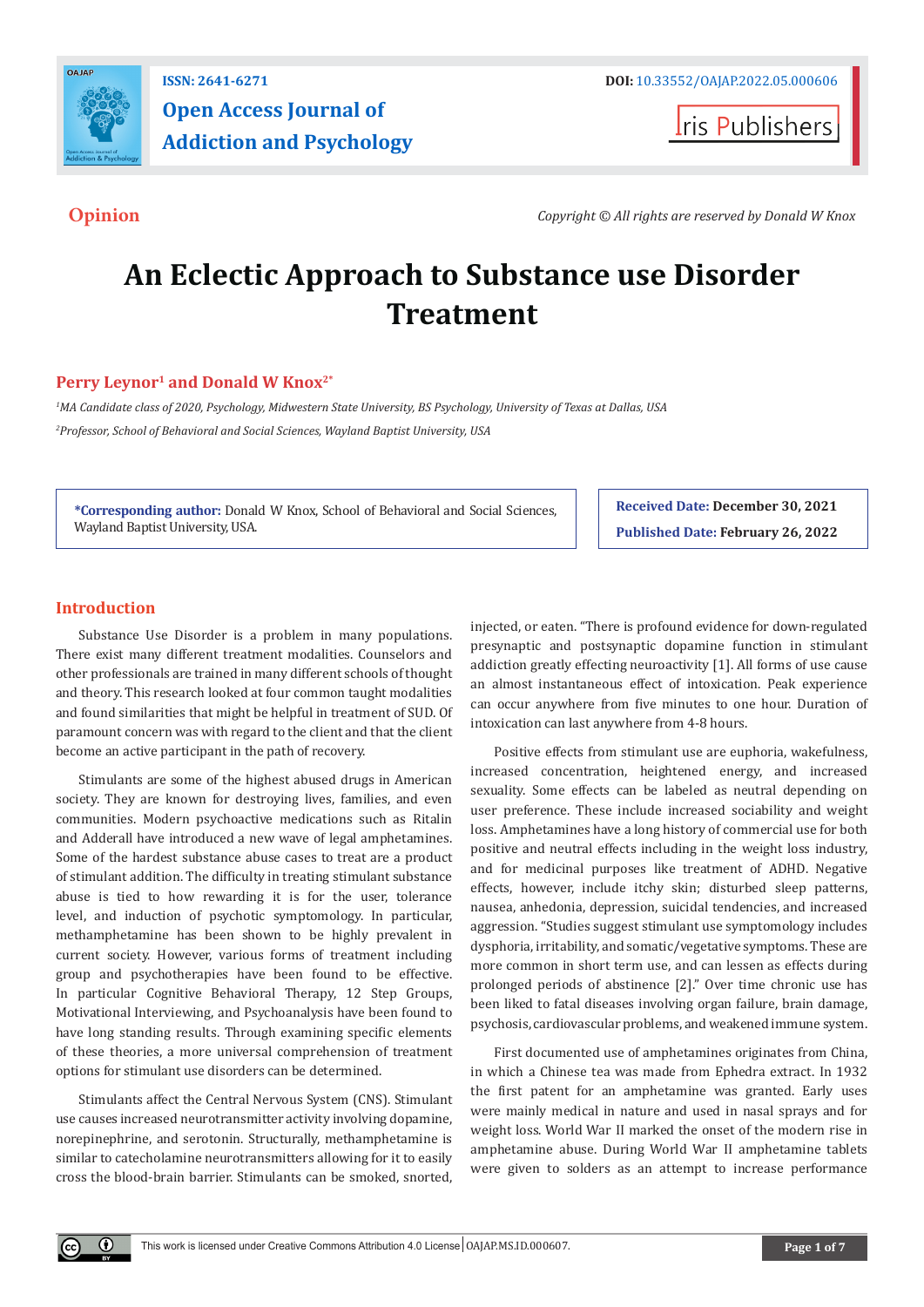during battle. Use continued and then soared in the 1960s with the introduction of an injectable form of amphetamine. This led to greater public awareness to the dangers of methamphetamine, and resulted in the illegal status of in the 1970s. Another subtype, crystal meth, boomed in the 1990s. Currently, amphetamine abuse remains a problem, despite some data showing a decrease of illegal use. Legal forms of stimulants are still on the rise with prescription drugs and ADHD diagnosis on the rise yearly.

The Diagnostic and Statistical Manual of Mental Disorders, Fifth Edition (DSM-5) has expanded the category for stimulant abuse under the title: Stimulant-Related Disorders. Among these conditions are stimulant use, intoxication, withdrawal, other stimulant induced disorders, and unspecified stimulant related disorder. For the purposes of this paper, stimulant use disorder from methamphetamine use is the primary concern. Stimulant use disorder is defined as "a pattern of amphetamine-type substance, cocaine, or other stimulant use leading to clinically significant impairment or distress." This is supplemented by a qualification of at least two primary symptoms within a 1-year period. Symptoms include increased need, unsuccessful control, dedication of obtaining, craving, social/occupational dysfunction, and exposure to hazardous situations, tolerance, and withdrawal [3].

DSM-5 states that use of amphetamine like stimulants can lead to Simulant Use Disorder within one week. "Withdraw states are associated with temporary but intense depressive symptoms that can resemble a major depressive episode, the depressive symptoms usually resolve within 1 week. Tolerance to amphetamine-type stimulants develops that lead to escalation of the dose [3]." However, some users of methamphetamine can experience tolerance. Progression from mild to severe Stimulant Use Disorder can happen over weeks or months.

Rates of stimulant abuse vary by age and gender. Use is similar between male and female adult populations. Adolescent sees use higher than adult men by 2%. Caucasian and Hispanic populations are the highest populations of users in the United States. Use occurs in every socioeconomic status division and is more common in younger populations. In low SES populations use can be associated with societal problems. This is especially the case during school years (i.e. elementary though college). Ages 23 and 31 are the primary times for first time use and treatment entry, respectively.

Associated conditions likely to show in comorbid diagnosis include bipolar, schizophrenia, antisocial personality, and other substance use disorders. Bipolar disorder's manic/hypomanic phases can mimic effects of stimulant use. Some of these effects include decreased need for sleep, euphoria, flight of ideas, and increased grandiosity. Childhood disorders including OppositionalDefiant, and Conduct can be precursors to Stimulant Use Disorder. In cases of ADHD, treatments using stimulants can become precursors for amphetamine abuse, especially if there is an improper diagnosis.

Stimulant abuse can also cause psychotic symptoms, which can be mistaken for delusional and paranoid personality disorder. Often times psychotic periods will be accompanied by different types of hallucinations. Auditory and sensory hallucinations are most common. One of the more prominent sensory disturbances associated with amphetamine abuse is formication, the sensation of bugs crawling under the skin. Methamphetamine abuse is often accompanied byExcoriation Disorder.

Some of the most prominent ways to treat Stimulant Use Disorder are Cognitive Behavioral Therapy, 12 Step Groups, Motivational Interviewing, and Psychoanalytic Therapy. Each method has shown promise in helping clients suffering from disorders retain remission. An examination of the theoretical components, along with data looking at their effectives can help draw conclusions of universal treatment factors for Stimulant Use Disorder. The first model that will be examined is Aaron T. Becks Cognitive Model (Cognitive Behavioral Therapy).

Cognitive Behavioral Therapy is a mix of cognitive theory and behavioral therapy. Aaron Beck pioneered cognitive theory and the cognitive model. Beck states that dysfunctional thinking is the common link to all psychological disorders and symptomology. Psychological disturbances are activated by stimuli in the internal or external environment. Cognitive theory looks at the structure of the mind in layers. At the start of the model are schemas. Schemas are ridged beliefs that from that basis of psychological explanations for the world. Themes of schemas can be positive or negative which can look like, "I'm Worthless, I'm Unlikeable, I'm Great, I'm Likeable". Schemas are formed in early childhood usually through early experiences and interactions with caregivers.

The next level is intermediate beliefs. These are rules, assumptions, and expectations of the world. Intermediate beliefs give shape to schemas and can run along themes of, "People laugh at jokes if they like you, Polite people are early, Hard work pays off, My substance use is not a problem if I show up to work on time". Intermediate beliefs are formed through evaluations and observations of the world. They can also be thought of as inferences about situations, and are influenced through seeing what behaviors/beliefs/attitudes are rewarded, or punished.

The final layer is called automatic thoughts. These are thoughts that come instantaneously through the stream of consciousness. They are often evaluations of the internal and external environment. Automatic thoughts might sound like, "That's stupid, I should get high, I can't handle this". Automatic thoughts are a byproduct of conscious evaluation under the influence of intermediate beliefs and schemas.

CBT states that it is the interpretations an individual makes that determine emotion and behavior associated with a situation. For example, two people have a hard day at work and come home. One sees the future as bleak, and drinks 5 glasses of wine to cope with emotional distress. The other interprets while it was a bad day but tomorrow might be positive. He then continues with the night having one glass of wine. A particular emphasis is put on the way cognitions can become dysfunctional patterns or cognitive distortions. Cognitive distortions are ways a person's thinking changes from rational to skewed. Some common distortions are minimizing a problem (minimization), seeing only the negative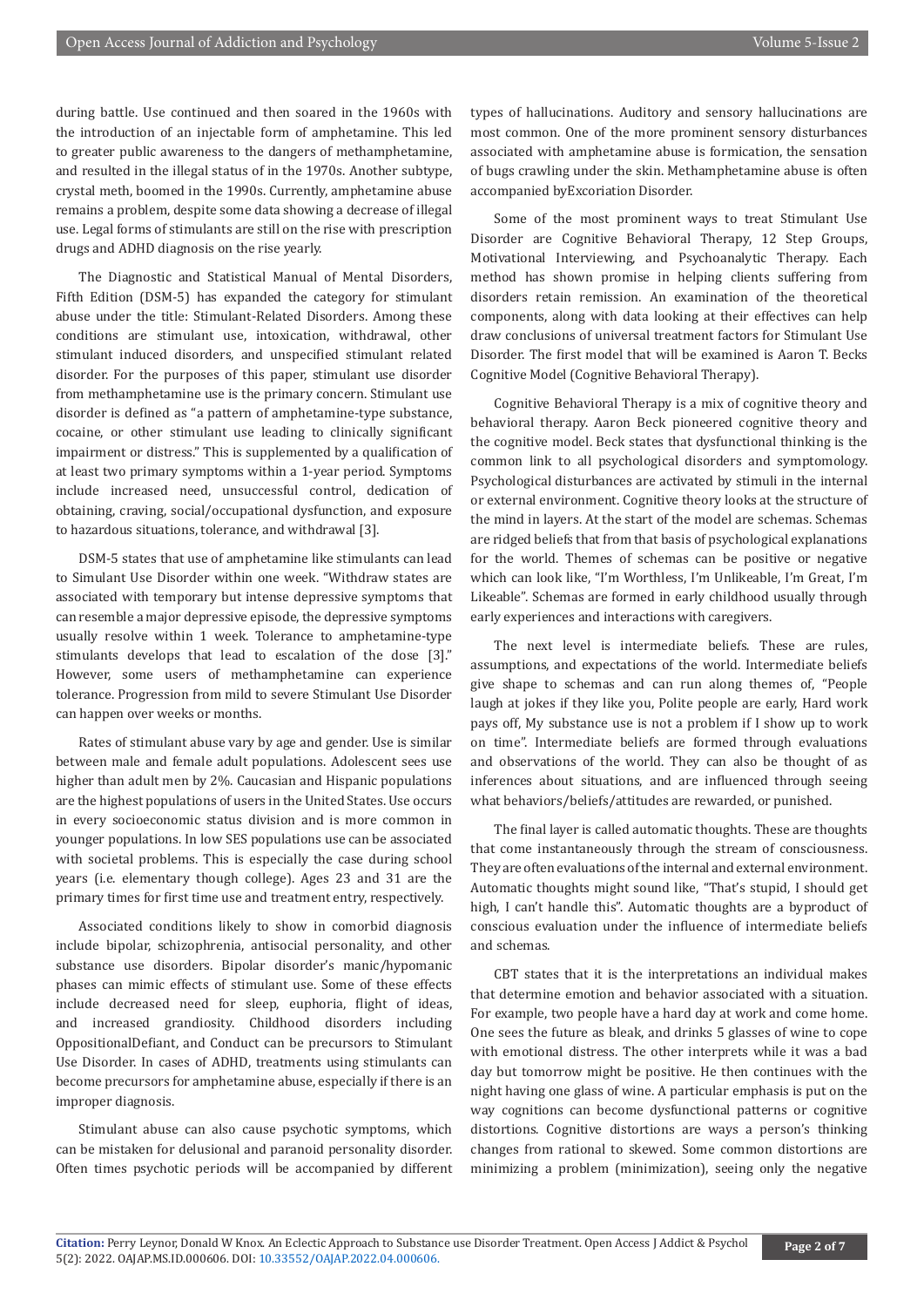(filtering), and attributing biases based on personal experience (overgeneralization).

By looking at the model a better understanding can be developed of how a person might turn to substance abuse. A client might have a schema that states, "I'm unlikeable. Above this schema is the intermediate belief, "When I smoke meth people like me". A situation comes up where this client must be in front of people (i.e. work event, party). This situation activates the schema that they are unlikeable. The schema is supplemented by the intermediate belief they are likeable after they smoke meth. Then comes the automatic thoughts, "I need to smoke now, I have to get high before I go". The behavior becomes involves intoxication, followed by the physiological decrease of anxiety, and feelings of euphoria. This experience is then positively reinforced through a decrease of anxiety which leads to a pattern of abuse. "Negative symptoms are seen as maladaptive learned responses. CBT seeks to utilize therapeutic techniques that focus on creating new, healthier responses, and thought patterns. CBT is a descendent of behavior therapy that emphasizes the role of cognition when dealing with maladaptive beliefs [4]."

In a study by Kamila Green Greece CBT and a variation called Modified CBT (M-CBT) was chosen to examine effects in managing cocaine use and associated symptoms. In particular, emphasis was placed on populations that suffered from cognitive impairments due to cocaine use. One of the criticisms with cognitive behavioral therapy can be complexity, metacognition, and insights those with cognitive impairments might not be able grasp for treatment benefits. This study sought to test modifying CBT focusing on more behavioral components, and tested groups against traditional CBT type psychotherapy.

The traditional CBT used consisted of four treatment points. Sessions were given at a full hour, as opposed to normal 45-50 minutes. One session occurred a week for a 12 week period total. The content of therapy sessions was of didactic verbal presentation. This was accompanied by homework sessions focused on coping skills.

Modified CBT used shorter sessions that spanned only 30 minutes. Communication from the therapist was simplified and included motivational aspects. Therapeutic content was more visual in nature consisting of: "visual and audio aids, mnemonic devices, and interactive assignments) [5] Homework assignments were given in workbook format. These included things like coping skills, daily, and weekly assignments. Content taught in M-CBT was reviewed until there was an established mastery of skills from each module. Each module and task was also accompanied by a quiz. Focus was put on mnemonic devices and memory aids to help clients absorb content.

The study results showed that MCBT participants obtained more satisfaction than those treated with traditional CBT. In follow up studies and identifying symptomology MCBT was found to not be significant when compared with traditional CBT. Longitudinal follow ups found that there was little change in symptomology between participants in the two groups. "Randomized trials showed supporting evidence of technological aid, and modification when treating stimulant use with CBT [5]."

"These results present evidence of a need for modified theoretical tools to help clients. Especially when involving a more didactic approach, and visual aids (CM; Higgins et al., 2003; Stitzer&Vandrey, 2008) [5]". It is important to note that one of the major complicating factors in this study were cognitive impairments. Many of these cognitive impairments came from previous and continuing stimulant abuse. One of the enhancements noted to have positive effects in M-CBT was the addition of more visual aid components. Concrete examples were shown to be more engaging for clients. In particular, video and cartoon paper aids showed high levels of participation and retention.

Overall Cognitive Behavioral Therapy in traditional or modified versions appears to benefit those suffering from stimulant use disorder. While cognitive impairments can hold a client back there are ways to help modify psychoeducation for a more engaging experience. Overall satisfaction for both M-CBT and CBT were shown to be high, with lasting benefits to both groups. Factors like CBTs therapeutic alliance, psychoeducation, and homework are attributed to lasting benefits of psychotherapy. Another type of treatment shown to help those with Stimulant Use disorder are 12 step groups.

12-Step programs are among the oldest methods for handling substance use problems. Originally developed by Bill Wilson and Bob Smith, 12 Step Groups (TSG) have helped countless amounts of addicts. The model comes from the creation of Alcoholics Anonymous. Various offshoots and variations of the model are currently used include for those that wish to not adhere to spiritual components. TSG can be found throughout every city in the United States. "Twelve-step mutual self-help are a financially effect treatment and have been proven to be on par with traditional psychotherapy models [6]."

One of the key points of TSG is the adherence to the disease model of the addictive process. This model states that addiction is a biological illness. The disease is chronic, incurable, and fatal if left untreated. This model also looks at three subtypes of neurological effects to help explain the addictive process. The dispositional subtype states that some people have a predisposition to developing substance use problems. The neurological subtype explains substance disorders as the product of changed brain structure and chemistry though use. Finally the hijacked brain subtype states drugs in a sense take over the brain, removing control from the user. While variations of TSG views on recovery can differ, many see addiction only being treated with complete abstinence.

Another major tenant of TSG is a spiritual component. This often is represented by persons surrender to "A Higher Power". What that higher power can be is what makes different TSG so high in variation. Throughout working the twelve steps there are various actions where a person must surrender to a higher power, make peace with wrongs done to others, and learn to forgive themselves. None of this is done without first surrendering to the higher power, which is done through the first three steps.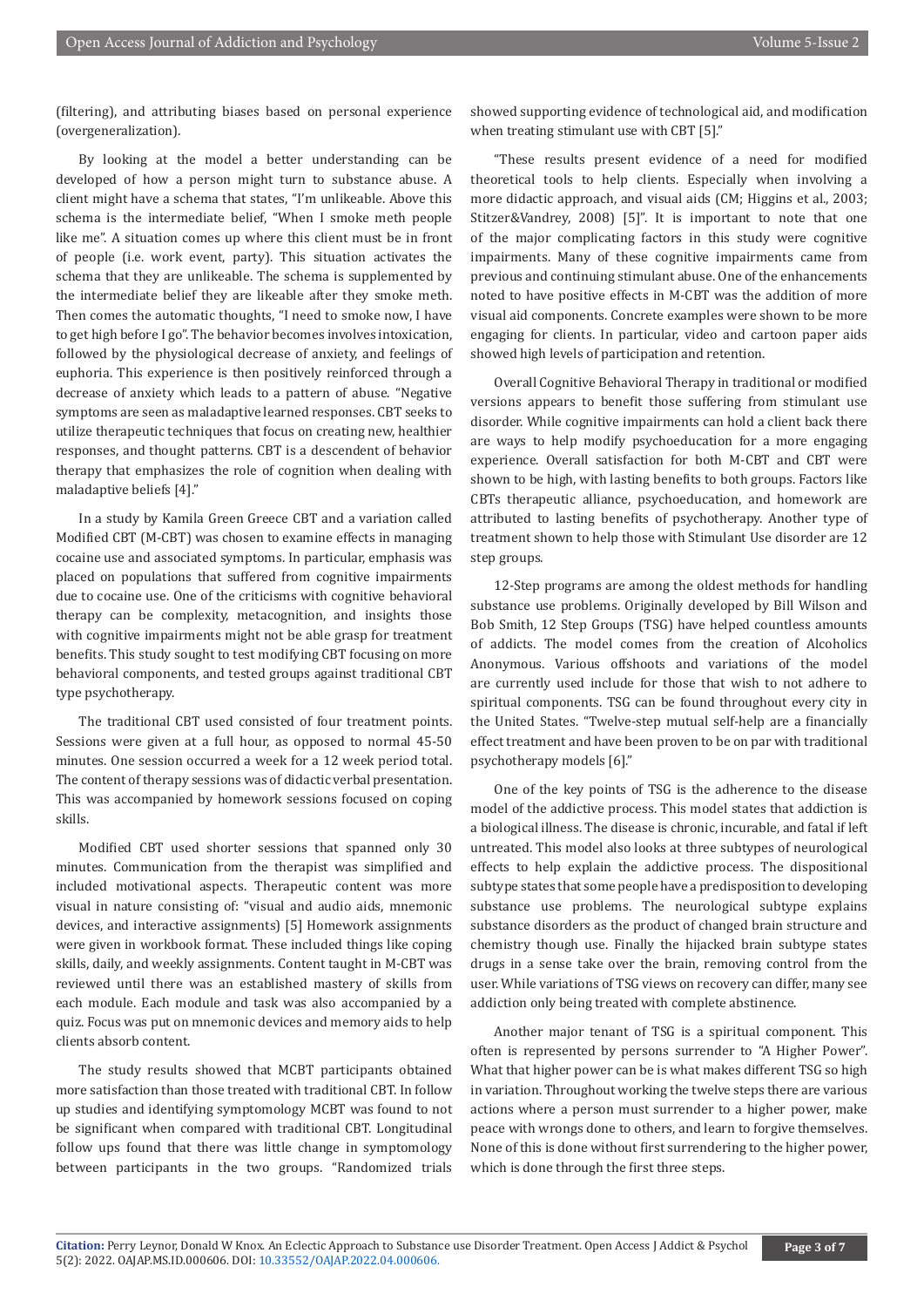Specific recovery activities are involved in steps 4-9. These are steps that can bring about struggle with clients. They involve cataloging all wrongs done under the influence of substances, and making things right where applicable. The purpose of these is also tied with helping the addict see a greater sense of community, and turning focus off the self. One of the key themes during these steps too is altruism. A person starts to learn the value of giving unto others with nothing expected in return.

Steps 10-12 are described as the hardest steps in the program. This is because they involve the person taking steps that ultimately forgive themselves, and make the transitions into remission. This point is the program also aligns with the Transtheroretical Model's maintenance, and termination stages. At that point in working the steps a person might take on a more experienced person as their mentor. This experienced person is called a sponsor, and is encouraged for people who have completed the steps.

TSG are built around group orientation with emphasis on community and fellowship. Group meetings are a structured process with rituals involving procedure. Ideally groups are 6-8 people with more experienced members serving as facilitators and educators. Group meetings use components of Psychoeducation and unstructured counseling (through members shared experiences). Sessions usually involve a particular topic, which are further expanded upon by members input. TSG have been shown to have a long history of benefit those suffering from amphetamine use disorders.

In an article by William A. Knack psychotherapy paired with TSG was examined to gauge effectiveness. Williams makes a point that "studies have generally found that 12-step approaches yield equivalent outcomes to such science based treatments as cognitivebehavioral treatment (CBT). In some cases, 12-step treatment yielded superior results" [7] Many factors also align what makes psychotherapy and TSP useful in treatment.

TSG and psychotherapy are noted to rely on people trained in specific procedures. This brings two specific benefits for those involved. First, it establishes what is known as the therapeutic alliance. Therapeutic alliances have been shown to be a universal factor in the treatment of any disorder when going through structured care. The training itself forms the second benefit. Once trained, a level of competence can be achieved with emphasis on Psychoeducation, therapeutic techniques, or both depending on which model is being utilized.

Both models of treatment also share what Freud called the talking cure. By allowance of unconditional positive regard from the therapist, or group members a person is able to gain a better sense of congruency. This congruency helps a person shift back to mental states where substance abuse is not needed as a coping mechanism. In TSG this is further aided by a sense of community and greater fellowship. This type of aid can also be achieved through psychotherapy in counseling based groups.

Knack takes time to breakdown different models of therapy

that can align with TSG. Psychodynamic therapy is brought up in relation to how clients learn in both models new ways to cope, self-sooth, and retain better self-efficacy. Both forms of treatment work on the principles of helping a client works through defenses, resistance, and elect emotionally corrective experiences.

CBT is also examined for comparison and compatibility with TSG. Knack makes the argument that CBT is essentially a TSG. Both are didactic; rely on Psychoeducation, a strong therapeutic alliance, and aim to teach skills a client can use to become their own therapist/program head. Both models rely on the use of homework to help solidify principles. In CBT homework is usually focused on helping a client gain awareness of thought patterns, beliefs, and results from experiments constructed to test hypostasis about the environment. Homework is also focused on building better coping skills. Knack notes that working through the 12 steps is in essence similar homework. Working the first three steps involve admitting help is needed and a belief that the program can help. Steps 4-9 focus on homework that helps gain awareness, build a sense of agency, and practice coping skills. The last steps solidify what has been learned and focus on application to the self.

TSG goals, techniques, and principles hold many similarities to traditional psychotherapy. Studies have shown that in some cases TSG have even greater longitudinal benefits and smaller cases of relapse. Universal factors for both models such as the therapeutic alliance, competency, sense of agency, unconditional positive regard, and Psychoeducation make each mode of treatment compatible. TSG and psychotherapy groups also provide a sense of community where emotional corrective experiences have a greater chance of occurring. Another type of treatment shown to be effective is Motivational Interviewing.

Motivational Interviewing (MI) is a "collaborative, goal-oriented style of communication with particular attention to language of change. It is designed to strengthen personal motivation for and commitment to a specific goal by eliciting and exploring the person's own reasons for change within an atmosphere of acceptance and compassion." (Lassiter, 2018) Motivational interviewing developed as a system to help clients process intrinsic motivation and increase activity-surrounding values. MI also works to lower psychological resistance with clients, and work to resolve ambivalence.

MI works through four primary processes. The first is engaging, which is a time of rapport building and getting to know the person. Engaging also is a stage where what a person is willing to talk about, resistances, and transference issues can be determined. Process two is called focusing. This is a time when behaviors and resistances can be specifically targeted. This stage is where discrepancies can be developed and explored. Evoking is the third stage, where change talk can be reinforced and internal motivation can be explored. This stage also puts reliance on ignoring the righting reflex. Planning is the last stage where the client learns how to start taking steps toward change. They will develop skills and make plans to act upon as the process of treatment continues.

Together paired with the concept of understanding make up MI spirit. Certain other MI principles are used in this type of treatment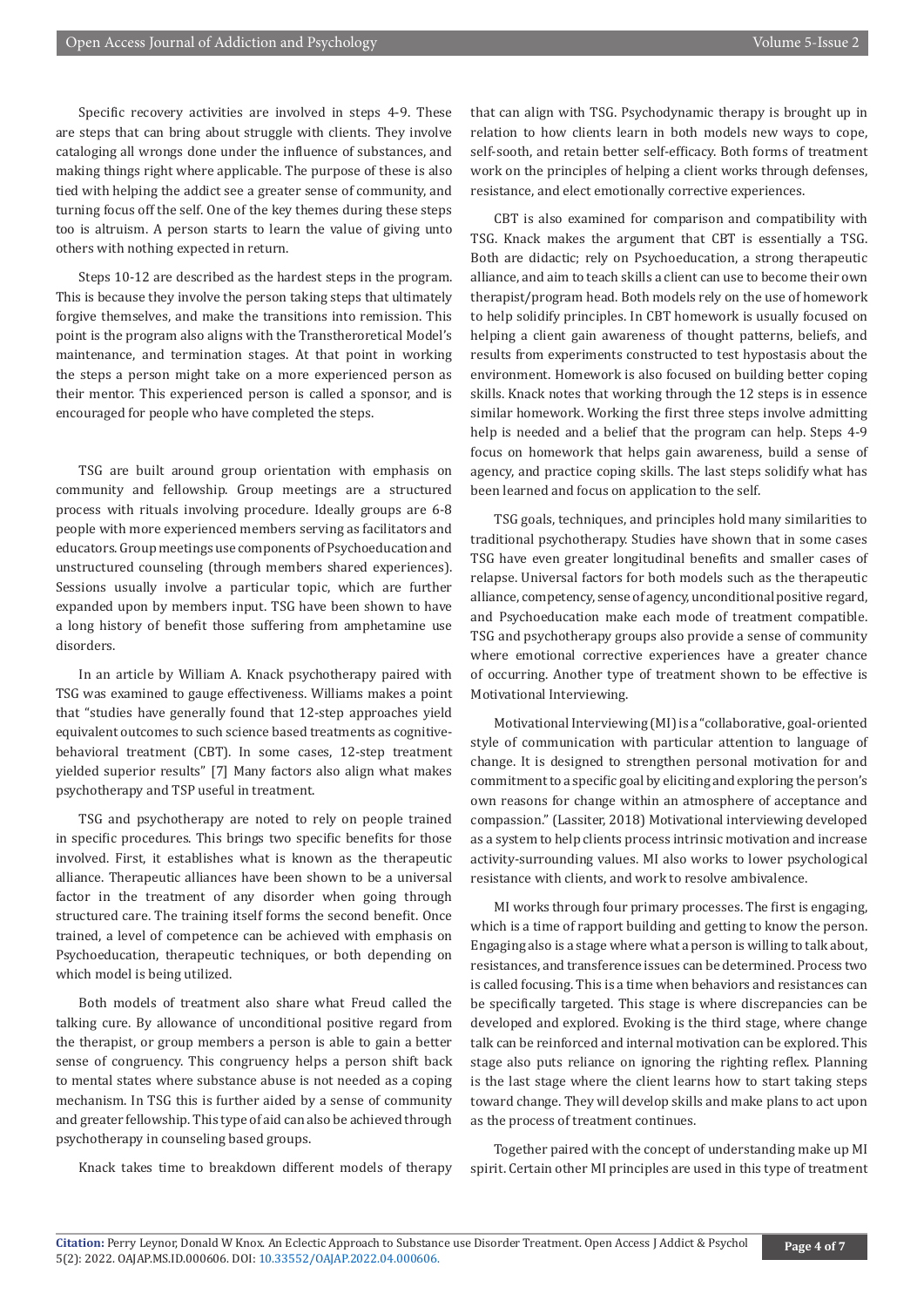for addiction. A MI therapist puts emphasis on avoiding arguments with clients. Clients are seen as having the answers, and the therapist is best left to help as a guide. The concept of rolling with resistance is also important. Clients, because of lack of confidence and ambivalence, can be very resistant to wanting to change. An MI therapist recognizes that the addicted person is not going to necessarily want to change. Change is not something that will also happen in one session, so a key practice is patience.

MI therapists focus on being able to express empathy for clients. This helps build the therapeutic alliance, and allows the client to be more genuine and exploratory though ambivalence. Therapists should also push clients toward enhancing self-efficacy. This theoretical orientation sees, in part, clients turning to substance abuse in order to gain a sense of themselves missing, damaged, or lacking in confidence. By helping a person regain self-efficacy therapists create a pattern that helps guard against relapse. Most principles fall under seeing the client as the source of answers, having empathy, understanding motivations, and empowering the person.

Implementation of MI can vary depending on a variety of factors. It can be used as a standalone approach, or paired with another system of therapy. Usually MI would be done in order to help a client decrease resistances, increase confidence, and gain higher self-efficacy. After this is done the client can be moved toward another system of psychotherapy that might be best suited for them. MI also offers many techniques to help achieve its goals. Some of these techniques include doing evaluation of feelings/ motivations, weighing out different scenarios, and exploring what brought the client to counseling.

In a meta-analysis comparing the theories of Motivational Interviewing (MI) with Contingency Management (CM), motivation was shown to be a consistent factor in positive outcomes of treatment. The above study was a closer examination of intrinsic versus extrinsic motivation in the context of decreasing symptoms from substance abuse. "Understanding clients intrinsic and extrinsic motivation in sustained substance use is best understood by what factors provide long term treatment benefits [8]."

Results proved that MI and CM had greatest positive effects over stimulant, marijuana, and tobacco abuse. However, MI had the greatest long-term effects related to improved coping patterns. Follow up interviews showed CM having the greatest gains at three months post treatment, and MI at 6 months. This suggests that CM has the ability to help when it comes to short-term gains. MI benefits and new coping skills appear to have longer long-term effects.

Combining the two treatments also showed long-term benefits for stopping long term substance abuse. This includes stimulant class through the suggestion that combing intrinsic or extrinsic factors has a lasting effect. "CM benefits only showed to have impact for short term gains. MI was shown to have greater long term benefits six months post treatment [8]."

Future research behind MI and intrinsic motivation was suggested by the authors in order to look at more diverse

populations, substances, and do more follow up stories. It is suggested that MI can be used to treat almost any substance use disorder. This appears to be attributed to MI techniques that help the individual understand themselves, and own psychological resistances. As per the results of the study it would seem that evidence point to internal motivation being a more powerful tool for change than external rewords.

A study done by the University of New Mexico further looked at internal techniques in trying to assess why MI is effective with substance use disorder populations. The primary focuses were on the concept of change talk (CT). Change talk is talk used by the therapist in a MI session that resolves around reconstructing ambivalences. Their study examined the neurological effects of change talk and found further evidence of lasting change coming from within the self. "The study suggests that CT is related to self perceptions of empathy. Through change talk participants were better able to understand self-expression and factors that held back lasting gains. There was also a greater awareness of a clients empathy process [9]."

MI holds strength in building self-efficacy for clients. It has some of the largest studies, which point to lasting change coming from motivating factors. Many theories of treatment look at external factors, operant conditioning, and rewords. MI sees an opportunity to use wanted change from within the individual. A theory that also follows this principle is psychoanalytic therapy. "Addictions been of interest to the field of psychoanalysis since its inception. Sigmund expressed that that masturbation was the source of all later addictions, and substance abuse was merely a substitute behavior  $[10]'$ 

Freud's psychoanalysis has come a long way since its inception. As a dynamic therapy it has evolved over time, and even created a subset called psychodynamic psychotherapy. While many tenants of Freud's theory stay in place, theorists have created their own offshoots and schools of thought. Psychoanalysis lives on today and can still be worked toward in various programs throughout the United States. Many psychoanalytic concepts are now backed by neurological research.

Psychoanalysis views early experiences as the key to development of the self. These experiences form the basis of personality, and how a person relates to others. Many of these experiences are formed during pre language periods. These are stored as nondeclarative and non implicit memories in the unconscious. The unconscious is a psychic space that stores traumatic memories, repressed drives, and extreme emotions.

The unconscious also houses what Freud called the Id. Present at birth, the Id is largely unconsciousness and includes all life (eros) and death (thanatos) instincts. It uses energy from bodily processes and can be thought of as the pleasure principle, and the biological principle. In the next layer of the mind (the preconscious) lies material that is not unconscious, but out of awareness. A person can call this information into awareness as opposed to buried unconscious content.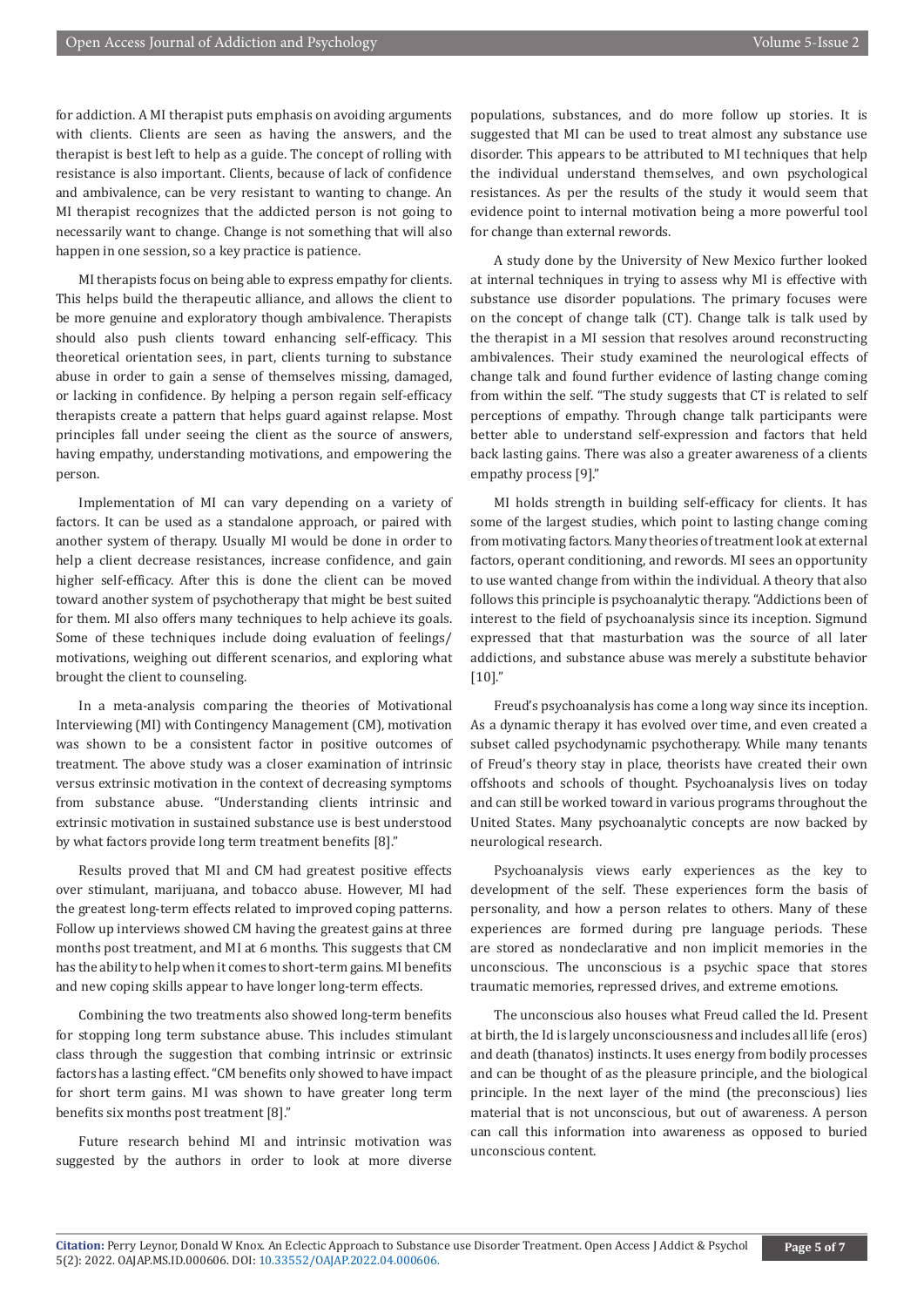The superego is the morality/society principle. It is ridged in demands for perfectionism and discriminates heavily between good/bad/right/wrong. Superego formation allows self-control to replace parental control. Ignoring the superego or going against it produces feelings of guilt, and anxiety. The structure of the Superego lies in the preconscious.

The ego is the reality principle, and core "self". While not present at birth this structure evolves over time becoming the mediator between Id and Superego. The ego holds a purpose to enact change. A healthy ego focuses on logic, and self-perseveration. It also integrates and mediates pressures felt from intrapsychic conflict.

When these conflicts become too much of a burden, or anxiety heightened the ego employs what are known as defense mechanisms. Defenses can be pathological (reality disconnection), immature (reality distortion), neurotic (reality relief), and mature (reality acceptance). All defense mechanisms serve as a way to lesion types of anxiety. Psychoanalysis views anxiety as being reality, neurotic, and moral. Reality anxiety is a response to real threats in the environment. Neurotic anxiety involves fear of loosing control. Moral anxiety deals with a person going against held beliefs or values. Defense mechanism can be positive or negative with a person generally using a select few.

Psychoanalysis views substance abuse as the result of intrapsychic conflict. Things like relapse are the result of anxiety being to much for a persons ego integrity to handle. Psychoanalysts use a variety of techniques to help elect causes of substance use. Some of these include projective tests, free association, and exploration of early childhood experiences. Generally as a client talks in session an annalist looks for common themes. These are brought up and discussed with the client in hopes to allow for the ego to tolerate and better mediate between the Id and superego.

In an article by Jeffrey R. Guess stimulant use explained and treated though psychoanalytic principles is examined. Guess points to early developmental feeling of inadequacy and separateness. Treatment is sough when moral, neurotic, and reality anxiety become to much to bear. "When intrapsychic conflict become to much for the ego to bear, individuals will seek treatment. There are feelings of loss and shame that pair with the inability to control unconscious urges. [11] Another treatment concern is the issue of transference/countertransference. Clients in many cases see the therapist as a new drug, which leads to temporary associations of positive experiences. Positive experiences for the client at this stage feel like drug use with unwanted symptoms decreasing, and a sense of self-efficacy that could not be felt under sober conditions.

When depression and fear of loss of control become overwhelming, individuals often seek or are referred for drug treatment. A sense of panic and shame accompany the experience of being unable to control one's use of sex and drugs.

Guess also makes a point to note the defense mechanism of projection, denial, minimization, and splitting. These are either applied to the person, drug, or therapist. Denial usually is the first

major hurdle baring a person from diving into treatment. Common themes that emerge are a client thinking the problem is not severe, they are still able to function, and treatment has come from a lapse in judgment. Projection occurs through the client attributing the drug or therapist as the source of their ills, which allows intrapsychic conflicts to be ignored. Projection also serves to distract the client creating resistance from intrinsic needs. Minimization of problems serves to let Id drives take control while ignoring damaging effects of substance use.

Splitting is attributed as the most harmful defense mechanism. This psychotic defense causes the biggest rifts in therapy seeing the continuum of treatment in a black and white sense. This often relates to feelings of the ego paired with the substance. The self becomes viewed as being good/bad in the context of intoxication. For example, a client believes they are only enjoyable when using stimulants. Splitting also creates an atmosphere where the client sees substance use as being only good or bad. A problem noted by Guess is the elimination of anxiety that stimulants bring. This creates major hurdles in treatment and continued abstinence of the client.

Reviewing the issue of Substance Use Disorder and four theoretical orientations for treatment (Cognitive Behavioral Therapy, 12 Step Treatments Groups, Motivational Interviewing, and Psychoanalysis) several similarities were found that may aid in the treatment of Substance Use Disorder especially as it pertains to stimulants.

Findings were among similarities the most common across all four were a strong therapeutic alliance, intrinsic change, motivation, altruism, and raised awareness. In some cases, TSG prove to be just as, if not more, effective in long term changes from systems of psychotherapy. It can be concluded that while client situations can differ the above factors and further similarities found across all four modes of treatment should be considered when dealing with substance abuse. In particular interest is the cognitive behavioral study that showed cognitive impairments though stimulant use might be offset through certain modifications in didactic materials. These include visual aids such as comics, videos, graphs, and images. Simplistic language also appeared to be consistent across all four modes of treatment. Stimulant use disorder is a complicated issue, which will require not only the skill of a therapist, but also the client as guide as to what the best path for achieving full remission might entail.

#### **Acknowledgment**

None.

#### **Conflict of Interest**

No conflict of interest.

#### **References**

- 1. [Bray Bethany \(2021\) There is nothing small about trauma. Counseling](https://ct.counseling.org/2021/06/theres-nothing-small-about-trauma/) [Today 64\(Issue 1\): 25-31.](https://ct.counseling.org/2021/06/theres-nothing-small-about-trauma/)
- 2. [Goddard AF, Patel M \(2021\) The changing face of medical professionalism](https://pubmed.ncbi.nlm.nih.gov/33636125/) [and the impact of COVID-19. Lancet 397\(10278\): 950-952.](https://pubmed.ncbi.nlm.nih.gov/33636125/)